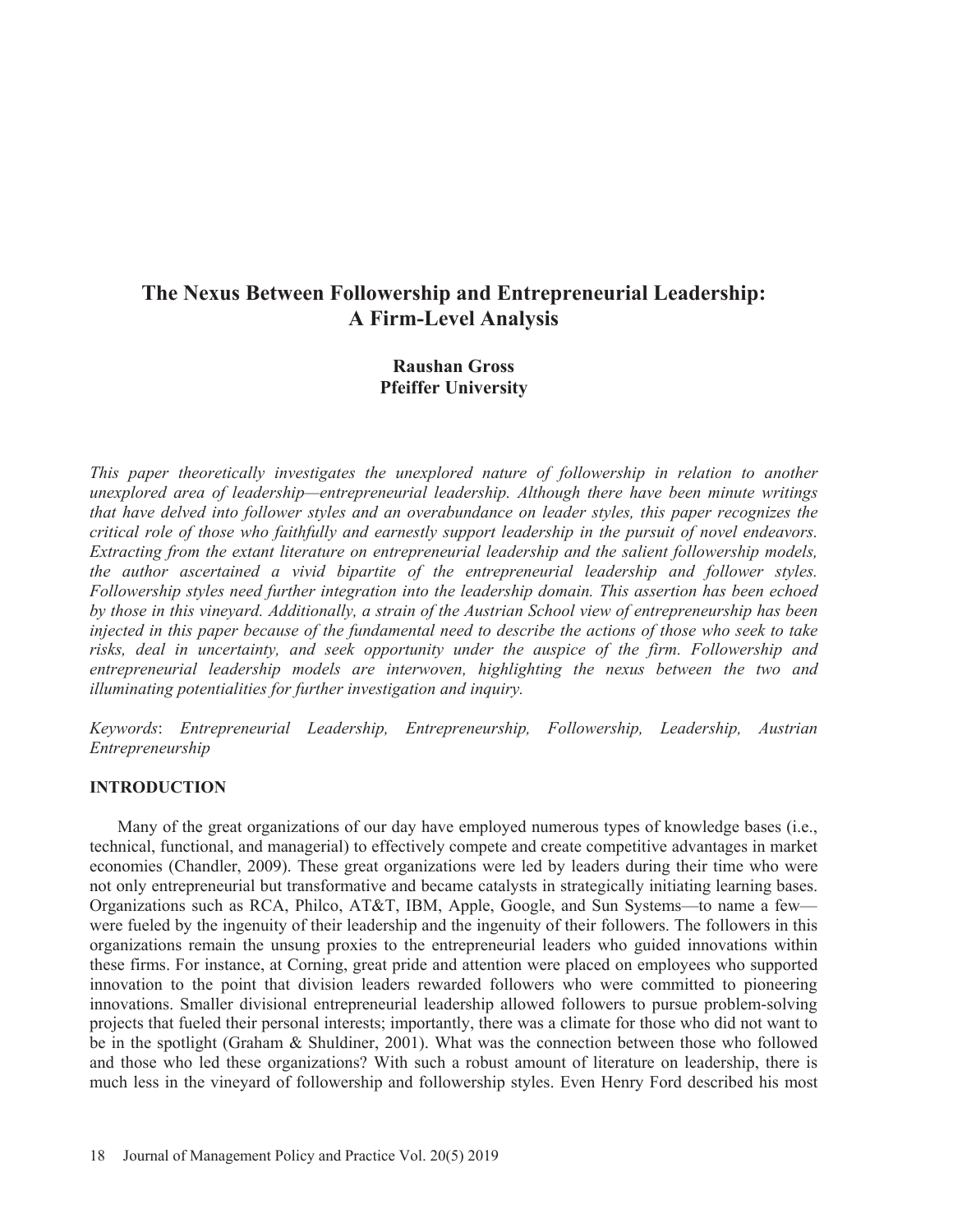entrepreneurial subordinates as tinkerers, and the tinkerers were the subordinates (i.e., followers) who helped create the famous Model T (Zunz, 1990).

At the microlevel of the firm, there were successful start-ups that had effective leadership, particularly Zenith and Raython, at the beginning of the electronic age boom (Chandler, 2009). Most, in not all, of these major start-ups were created by entrepreneurs and their followers. DHL (i.e. Daisey, Hillblom, & Lynn), the logistics company, described the earlier carriers as "something different" (Chung & Bowie, 2017, p. 26) as each carrier was "an integral part of the service chain" (p. 26). Nevertheless, DHL followers knew they were providing a means to an end for businesses across the world that was like no other provider at that time. Quinn (1979) suggested that entrepreneurship is the most successful function in the market economy system for meeting humans' newest needs. IBM, a company that has met business and consumer needs, is a good example of interfirm entrepreneurial leadership; they required their entrepreneurial leadership to possess high expertise, committed champions, and risk-taking support (Quinn, 1979). That is, IBM management "assembled first-rate people and supply them with a leader possessing extensive knowledge about their underlying art" (Quinn, 1979, p. 555). These examples show the dynamic relationship between leadership and followership, which transmits to the performance of the firm. Not all firms have a culture that allows for unhampered entrepreneurship—pervasive is management that leads through a change of environment but do not unhamper the entrepreneurial spirit when the time arises (Deal & Kennedy, 1982). Entrepreneurship has been discussed as an interorganizational role (Mintzberg, 1989) and as an initiator of planned change and controlled exploitation of opportunities (Yukl, 2009). Mintzberg (1989) described managers as decision makers with one role—being entrepreneurial. Mintzberg wrote that the entrepreneurially minded manager leads projects and hands them down to subordinates when there is a project-job fit.

Throughout the entrepreneurial literature, entrepreneurs have been described as decision makers (Marshall, 1961; Mintzberg, 1989) and innovators (Schumpter, 1934, 1963) who are disruptive to the equilibrium of markets (Kirzner, 1973). Entrepreneurs are purposeful and possess a keen alertness to opportunity (Kirzner, 1997) and engage in action in the marketplace (Mises, 1951). The conceptualization of human action was established by Mises (1949/1998) who suggested that the entrepreneur type is one who displays leadership and purposeful human action with the strong characteristics of a promotor (Salerno, 2008). Does the follower of an entrepreneurial leader have the same function as the entrepreneur? Is there a relationship between a follower and the entrepreneurial leader's actions in discovery and innovation pursuits within the firm? There are gaps in the management, strategy, and leadership literature on the entrepreneurial qualities of leadership related to followership. There has been theoretical steps made in the direction of organizational assessment of follower and leader exhibiting entrepreneurial characteristics that drives performance and profits and decrease losses (Foss & Klein,  $2008$ ).

One of the main issues with the follower-leader literature is the absence of clear examples that can inform how the dynamic relationship is seen from followers work at the firm level and its impact on the effectiveness of entrepreneurial leadership. That is the primary objective. Subsequently, a couple questions arise. What is the nexus between followership styles and entrepreneurial leadership? Is there a one-to-one match between followers and certain entrepreneurial leaders? Either way the relationship is viewed, this paper starts a critical inquiry. Are certain follower styles more inclined to support leadership that is entrepreneurial? Is the relationship between followership style and entrepreneurial leadership temporal in nature? That is, over time do followership styles change due to environmental changes, knowledge-based changes, or changes in the internal climate? These questions are analyzed using the management, leadership, and entrepreneurial leadership literature.

Another objective of this study is to integrate followership theory with entrepreneurial leadership theory that will in effect show that entrepreneurial leadership has to take into account the effectiveness of followership and to acknowledge that followers are active participants and play vital roles in creating and developing entrepreneurial pursuits (Crossman & Crossman, 2011). Follower and leader take human action. Küpers (2007) agreed that "followership has been an understudied topic in the academic literature, only little attention has been given to followers sui generis, who accord or withdraw support to leaders"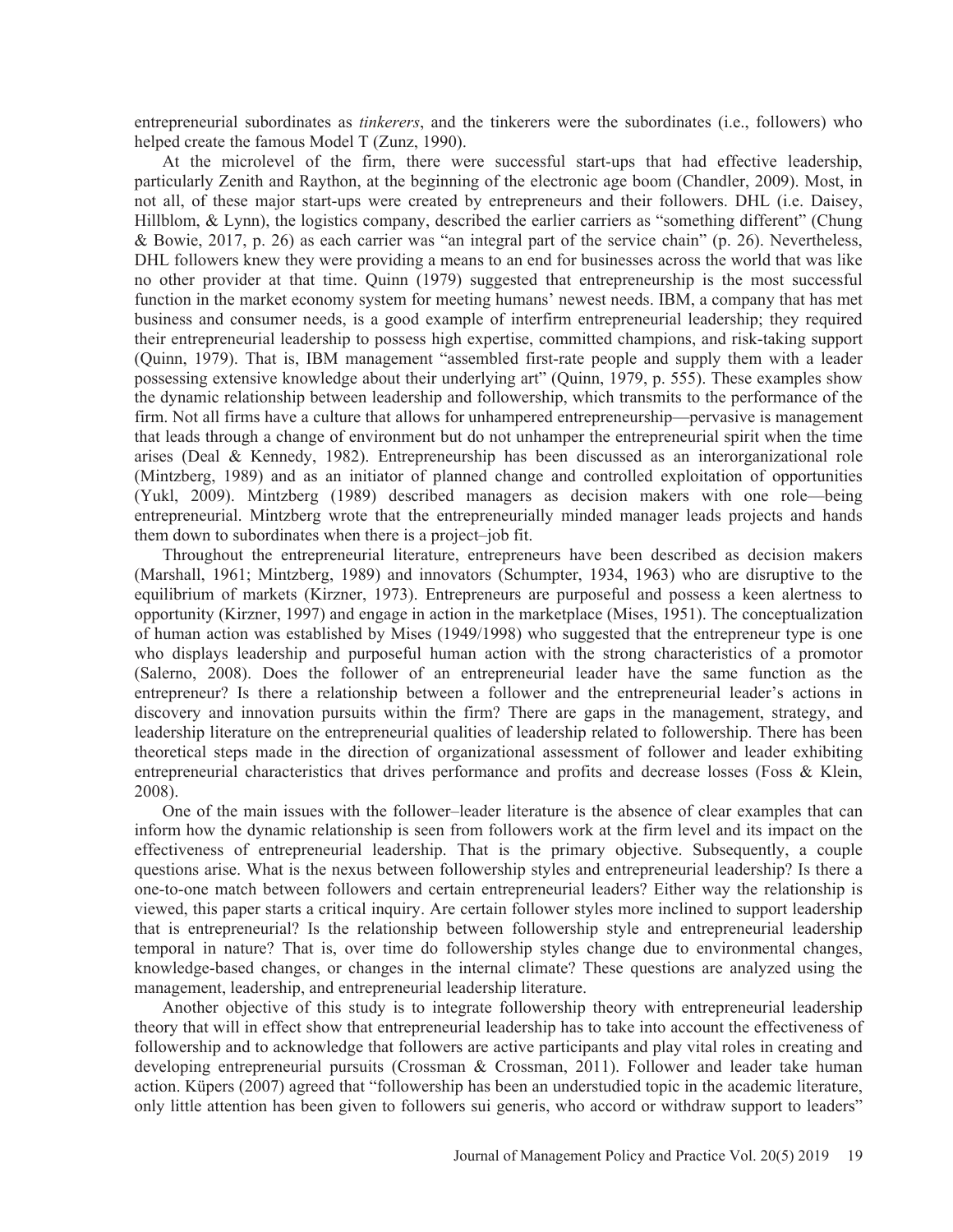(p. 195). The lack of analysis of followership and the typical notion that followers know how to follow and are mindless participants explains why the literature has not been fruitful. According to Crossman and Crossman (2011), leadership and followership have four major overlapping themes: (a) individualized or leader-centered theories, (b) leader-centered theories that rely on follower perspectives, (c) multiple leadership (shared/distributive), and (d) the follower per se. The current inquiry follows the latter category, *mutatis mutanis*, without a fully integrated connection with a specific type of leadership (i.e., entrepreneurial leadership).

Followership has been one of the least analyzed concepts (Crossman & Crossman, 2011) in the leadership, management, and entrepreneurship literature (Vecchio, 2003), but is one of the most active and participative roles in the leader-follower dyad (Kelley, 1992). Bjugstad, Thach, Thompson, and Morris (2006) reinforced this notion: "Followers and leaders are linked together in interrelated roles and are dependent on each other . . . [and] followership is what enables that leadership the opportunity to succeed" (p. 315). While this is certainly true based on leadership principles and broad in scope, and but needs to be further examined from a followership perspective, as to which type of followers are likely to be led by entrepreneurial leaders? Vecchio's (2003) statement leads this inquiry: "Followers who work for an entrepreneur/founder are likely to have more opportunities for greater interpersonal contact with the leader/founder, it is also worth considering what this increased contact may mean to each follower"  $(p. 316).$ 

This inquiry is timely. It is intended to update the literature with a paradigm shift toward a more entrepreneurial organization and the climate of the current business landscape, which calls on subordinates and management to harness and exemplify entrepreneurial leadership institutionally between business units and teams. "The recognition and exploitation of new business opportunities are called for in entrepreneurship research" (Hoskisson, Covin, Volberda, & Johnson, 2011, p. 1,144). Henceforth, the current study consists of a literature review, conceptual framework, implications, and conclusion.

#### **LITERATURE REVIEW**

#### **Followership Styles and Models**

Kelley (1988,1992) is one of the most prominent proponents of followership and has set the stage with a model that is very much the basis for the current inquiry in this topic domain. Because followership has been an understudied and observed phenomenon, there has been mixed review as to the importance and role of followers. Kelley (2008) described the basic view pertaining to the conceptualization of followership: "These folks believed that being a strong #2 often allowed for greater contributions than being in the  $#1$  spot and that making the assist was just as important as making the score. Many had no desire to be leaders" (p. 6). Followership has been, in its broadest sense, described as participants in a team effort, active participants who act with enthusiasm and independence, as those who both think critically and act (Kelley, 1992).

Kelley (1992) provided one of the most salient models in the followership literature. According to Kelley's model, there are five followership styles: alienated, exemplary, passive, conformist, and pragmatist. The axis in which each followership falls is broken down into four categorical quadrants: independent, critical thinkers; dependent, uncritical thinkers; passive; or active. Alienated followers embody a healthy skepticism pertaining to the organization. They think critically and do not participate in group or team environments; they are extremely independent. Exemplary followers are independent thinkers and actively engaged when it comes to working with others. Passive followers rely heavily on leadership to do all of the thinking for them and need excessive direction and orders. This type of leadership is characterized by low participation and low independent thinking. Conformist followers are willing to take orders and are likely to wait on leadership to point the direction. This follower type is very active but is low on independent thinking. Kelley called this type of follower yes people. Lastly, pragmatist followers are in the *middle* when it comes to the characterizations of the other four follower styles (Kellerman, 2008; Kelley, 1992).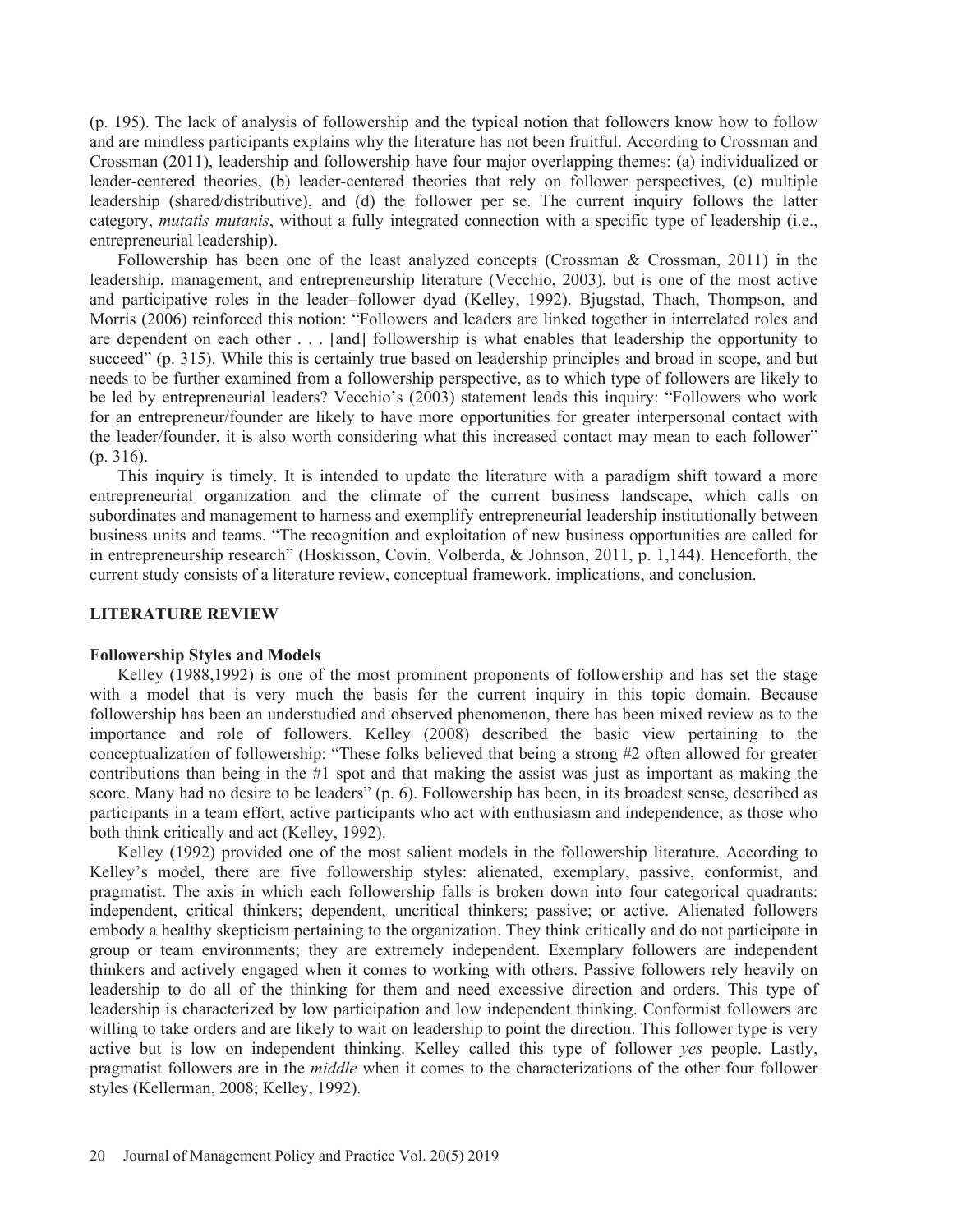Chaleff (1997) developed a model that closely related with the model developed by Kelley (1992). With a few differences in the description of four follower types, the general idea postulates followers' power and their subsequent development (Kellerman, 2008). Chaleff's model has four followership styles based on the degree of follower support to leadership (i.e., high or low) and the degree to which followers challenge leadership (i.e., high or low): implementer, partner, individualist, and resource. The implementer is the most common, as superiors depend on this type to get things done, which is especially the case in larger organizations. The partner totally supports leadership initiatives but is willing to challenge leadership if the situation calls for it. Individualists are open about their feelings and ideas, challenge leadership, and at times withhold their support. Individuals with a resource follower style work honestly for a few day's pay but will not go beyond what is expected of them. The four followership styles are dichotomized into four quadrants; each quadrant has four axes labeled high support, low support, high challenge, and low challenge. The implementer is high support and low challenge, the partner style is high support and high challenge, the individualist style is high challenge and low support, and the resource style is low challenge low support.

Baker (2007) developed followership criteria and outlining that (a) followership pertains to a role, (b) followership is active and not passive, (c) followership and leadership share a common purpose, and (d) the relationship between followers and leaders is significant. Are all followers the same? Bjugstad et al. (2006) suggested there are effective and ineffective followers and that a distinction should be made to understand the impact of followership on organizational performance. Agho (2009) and Bjugstad et al. both characterized the follower in a light that presupposes the follower to be just as engaged in performance and impact as a given leader. Given, the hierarchal nature of many organizations, followers are honest, creditable, and self-initiated in process and goals that are aligned with organizational leadership (Agho, 2009; Bjugstad et al., 2006). Agho asserted, "Failure to recognize followership as a complement of leadership may undermine organizational effectiveness and efficiency" (p. 2). Agho's (2009) line of analysis of the follower was initiated from a study where 302 senior-level executives were probed as to their perception of effective followers (and leaders). Agho found distinct, yet significant, differences between effective followers and leaders. Bjugstad et al. (2006) asserted that effective followers are enthusiastic, self-reliant, and positively participate in organizational goals. Like Biugstad et al., Agho characterized followers with a similar but different adjective; they are characterized as mature, caring, dependable, inspiring, and forward looking. Using a follower-centered approach, Uhl-Bien, Riggio, Lowe, and Carsten (2014) asserted, "The fundamental attribution error leads followers to overattribute causality for group outcomes to the leader" (p. 86).

#### **Entrepreneurial Leadership**

McGrath and MacMillian (2000) clearly explained the role and function of entrepreneurial leadership. First, entrepreneurial leaders find novel ways to harness opportunities and to find competitive insights within the firm; second, entrepreneurial leaders seek novel and effective activities to employ and encourage others to discard the ineffective activities (McGrath & MacMillian, 2000). Entrepreneurial initiatives are sought by this type of leadership, namely because entrepreneurial leaders are path definers and push to clear paths to develop a learning base for new opportunity exploitation.

From an entrepreneurial leadership perspective, three activities fall under the role of entrepreneurial leadership: set the climate, orchestrate the process of realizing opportunity, and solve problems with others on new ventures to grow the business (McGrath & MacMillian, 2000). Entrepreneurial leadership has been most effectively described as "a dynamic process of vision, change, and creation. It requires an application of energy and passion towards the creation and implementation of new ideas and creative solutions" (Kuratko, 2007, p. 3). This particular type of leadership has roots in the traditional forms of leadership that are so often articulated in the leadership literature; however, entrepreneurial leadership is one of the most neglected areas of leadership and needs to be integrated into other areas of research (Antonakis & Autio, 2007; Vecchio, 2003).

One of the main areas of departure between leadership and entrepreneurial leadership is that "entrepreneurial leaders influence and motivate others to pursue entrepreneurial goals" (Gupta,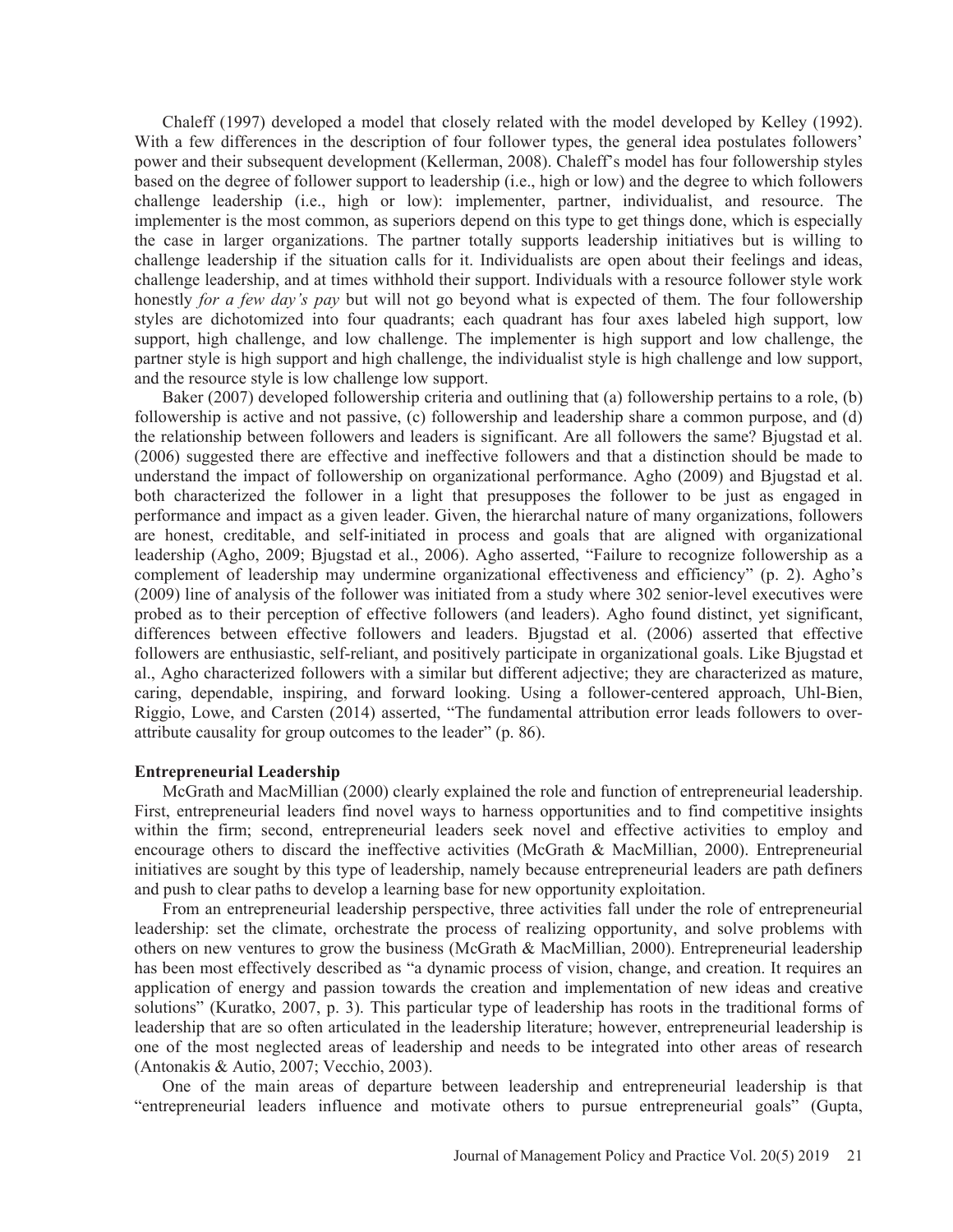MacMillan, & Surie, 2004). This departure is significant because of the closeness of entrepreneurial leaders with the often-debated characteristics of an entrepreneur. Moravec (1994) reinforced the notion of diversion between entrepreneurial leadership and other leadership by noting that "corporations now undergo paradigm shifts rather than linear change. One such paradigm shift is from a 'producer mentality' that seeks instructions to an 'entrepreneurial mentality'" (p. 4) that seeks results. Greenberger and Sexton (1988), for example, said "entrepreneurs are likely to have some abstract image in mind about what they intend to accomplish  $\ldots$  [and they] must be able to create a similar image in the minds of others" (p. 5).

Surie and Ashley (2007) echoed other definitions of entrepreneurial leadership that find that it is a function where "leadership [is] capable of sustaining innovation and adaptation in high velocity and uncertain environments" (p. 235). Kuratko (2007) established that entrepreneurial leaders are risk takers, idea champions, prime innovators, and unintentionally cross-sectional in efforts to establish direction for the firm. They have a willingness to change direction and a tolerance for ambiguous situations and uncertain futures (Guth & Ginsberg, 1990; Sathe, 1985). The firm employs entrepreneurial leadership as a proponent to secure competitive advantages in market economies by being path definers and first movers—transferring individual capabilities to organizational capabilities (Chandler, 2009). Building and creating competitive advantages entails a path-defining learning orientation and transferring capabilities, which Fernald, Solomon, and Tarabishy (2005) forthrightly provided. Entrepreneurial leaders create and drive a vision for the future, solve problems, take risks, and initiate strategies—placing structures in place to flex entrepreneurship within the firm (Fernald et al., 2005). Entrepreneurial leaders are problem solvers who clear paths and define learning paths that would otherwise go unnoticed. This type of leadership expands absorptive capacity and communicates and transmits values to action in entrepreneurial goals. Therefore, the undistinguishable criterion of entrepreneurial leaders is that they shoulder the burden of risks and *uncertainty* unlike any other form of leadership (Knight, 1921). In Gartner's (1988) words, the "entrepreneur... [causes] entrepreneurship" (p. 48).

#### **THEORETICAL FRAMEWORK**

With the primary objective in mind—connecting followership style with entrepreneurial leadership the theoretical framework explores the different followership styles against the characteristics of entrepreneurial leadership. These two theories have not been integrated or established to understand if it matters or not if there is a connection between (*i.e.*, exemplary followership with entrepreneurial leadership). There may not be a match of each characteristic, but the characteristics should be viewed as a spectrum because other factors should be considered (i.e., organizational climate, psychological factors, preferences, etc.). However, this serves as a baseline inquiry. Figures 1 and 2 display two models of followership (Chaleff, 1997; Kelley, 1992) that show the contrast between entrepreneurial leadership characteristics.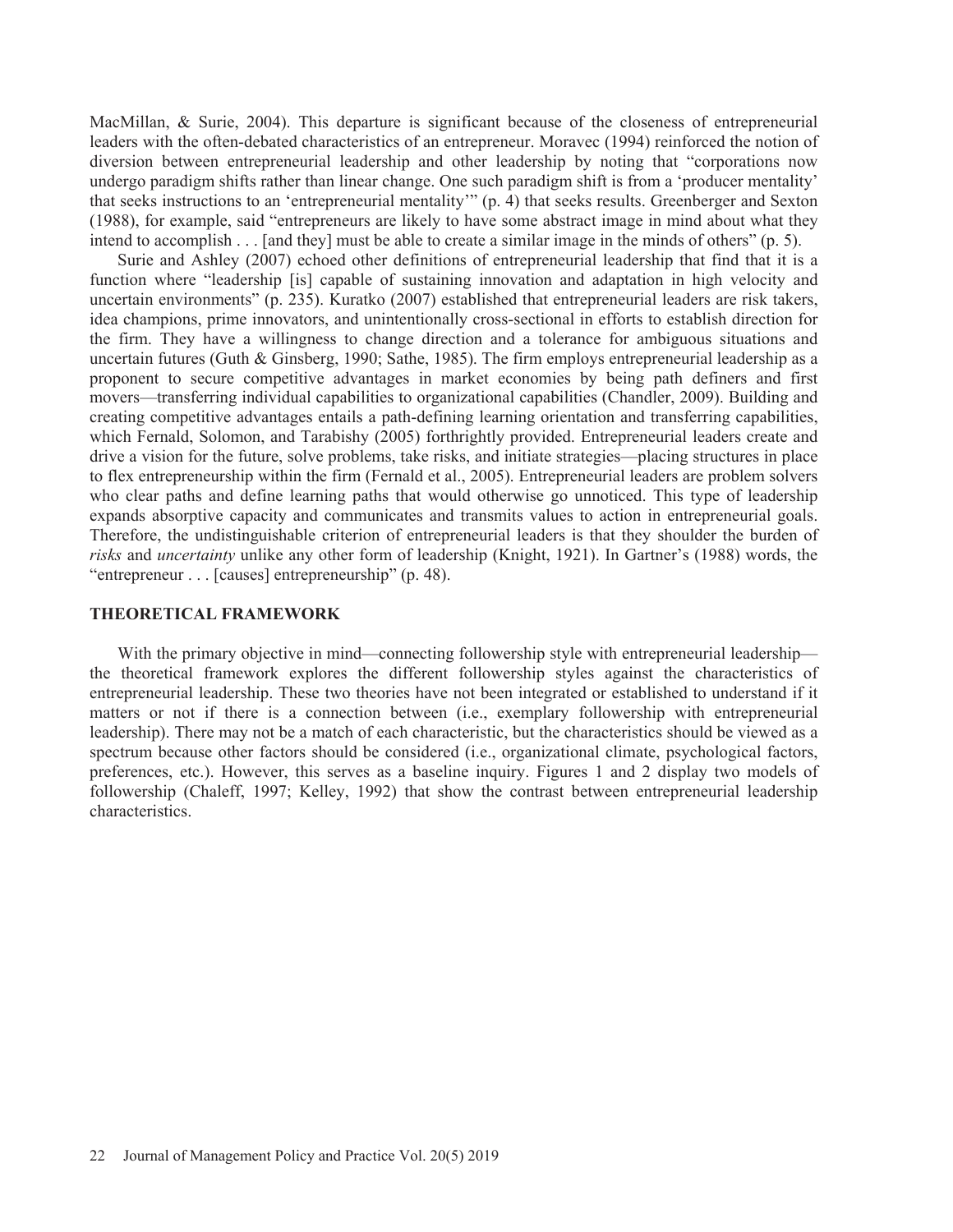### **FIGURE 1** KELLEY'S (1992) FOLLOWERSHIP STYLES CONTRASTED WITH **ENTREPRENEURIAL LEADERSHIP**







Figures 1 and 2 display two models that show connections between nine followership styles and 10 characteristics of entrepreneurial leaders developed by Kuratko (2007) and Fernald et al. (2005). Based on two models, not all followership styles coincide with entrepreneurial leadership. Some follower styles do not align with the nature of what is characterized by entrepreneurial leadership. Some follower styles might pose a hinderance to those who are entrepreneurial—those pursing entrepreneurial goals within the organizational context. Also, there seems to be more evenly connected entrepreneurial leadership characterizations between Chaleff's (1997) followership styles and Kuratko's entrepreneurial leadership. These assertions follow that followers' styles are driven "internally, and a leader merely taps into the internal power of the follower" (Bjugstad et al., 2006, p. 306). The figures also show relationships that might reflect a causal relationship "between follower and leader and how well their personal characteristics match up" (Bjugstad et al., 2006, p. 306).

Tables 1 and 2 depict a more focused linkage between followership styles that is more likely to be led by or with entrepreneurial leaders with characteristics as specified by Fernald et al. (2005) and Kuratko (2007). While these tables are not intended to provide a perfect match, it initiates a theoretical perspective that needs further qualitative or quantitative analysis and testing. With that in mind, the casual observation of Tables 1 and 2 might illustrate some basic followership motivations, which is more illuminating in Table 2. Chaleff's (1997) followership styles seem to be a basis in firm-level orientation.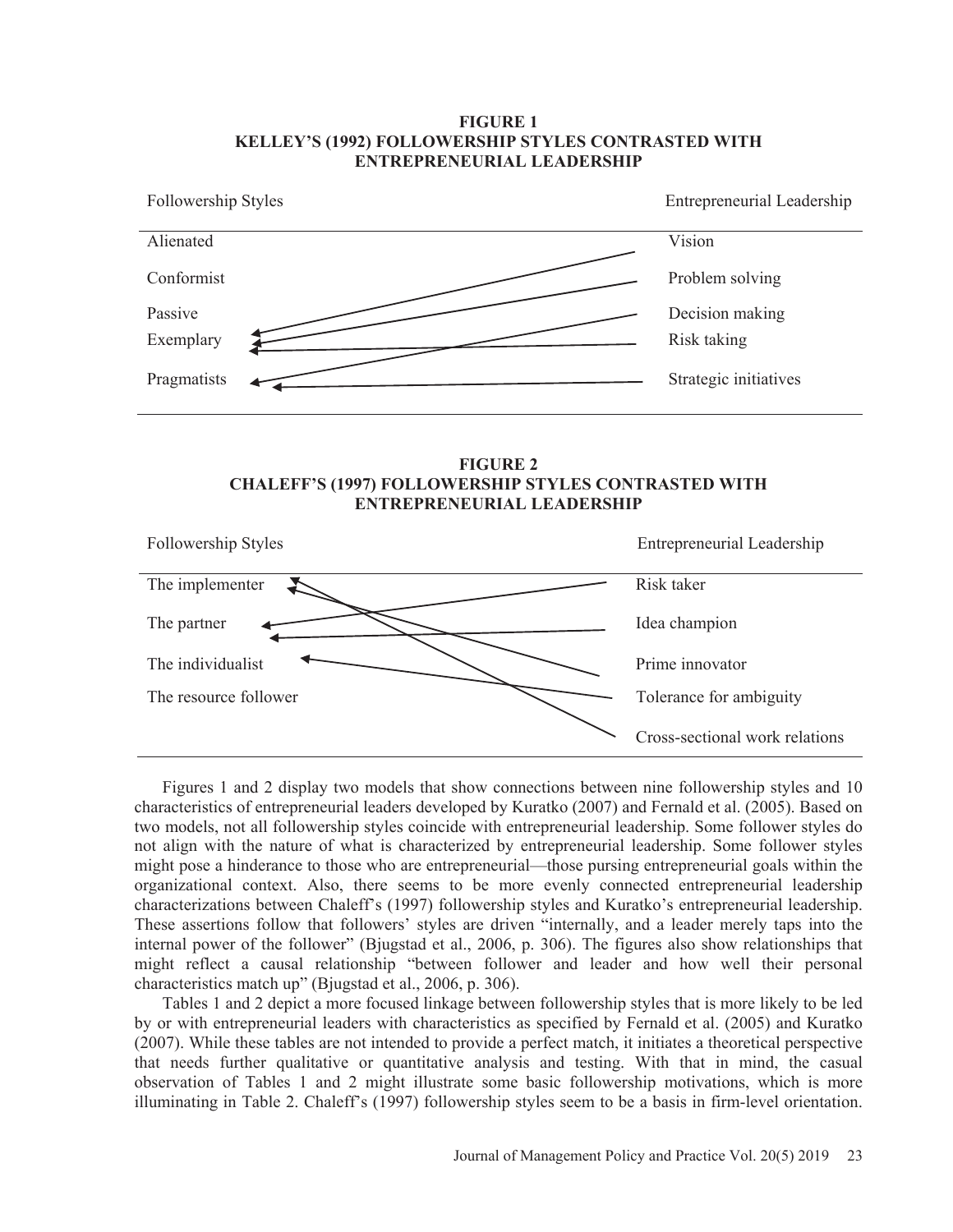This is a rather significant point, being that Chaleff's followership styles are mostly concerned with followership development rather than leadership and its effect on the consequences of followers (Kellerman, 2008).

| Kelley's (1992) followership styles | Entrepreneurial leadership characteristics |
|-------------------------------------|--------------------------------------------|
| Exemplary                           | Vision                                     |
|                                     | Problem solving                            |
|                                     | Risk taking                                |
| Pragmatist                          | Decision making                            |
|                                     | Strategic initiatives                      |

## **TABLE 1 FOLLOWERSHIP STYLES AND ENTREPRENEURIAL LEADERSHIP**

Fernald et al., 2005

## **TABLE 2 FOLLOWERSHIP STYLES AND ENTREPRENEURIAL LEADERSHIP**

| Chaleff's (1997) followership styles | Entrepreneurial Leadership characteristics |
|--------------------------------------|--------------------------------------------|
| Partner                              | Risk taker                                 |
|                                      | Idea champion                              |
| Individualist                        | Prime innovator                            |
|                                      | Tolerance for ambiguity                    |
| Implementer                          | Cross-sectional work relations             |

Kuratko, 2007

## **IMPLICATIONS**

First-mover firms have an advantage over path-follower firms in a market exchange economy. To define paths and develop firm strength embedded in a learning base, it is insightful to understand the follower entrepreneurial leadership connection. There is a litany of perspectives and propositions on the traits, characteristics, and consequence of leadership, but there is an urgent need to understand the followership styles that are primed to be led by entrepreneurial leaders. Knowing what this synthesis between followership styles and entrepreneurial leadership looks like in the firm is equally advantageous.

An absence of leadership, no doubt, interrupts the transmission of values and vision needed to form an entrepreneurial spirit (Soriano & Martinez, 2007). To take it one step farther, it is a dynamic between followers and their style and a generic entrepreneurial spirit that leads the charge. That is, the specificity of designation between follower and leader can be nullified—as this dynamic is circumventable. The reality of this dynamic is that all too often there are mismatches, where leaders are unfamiliar with or do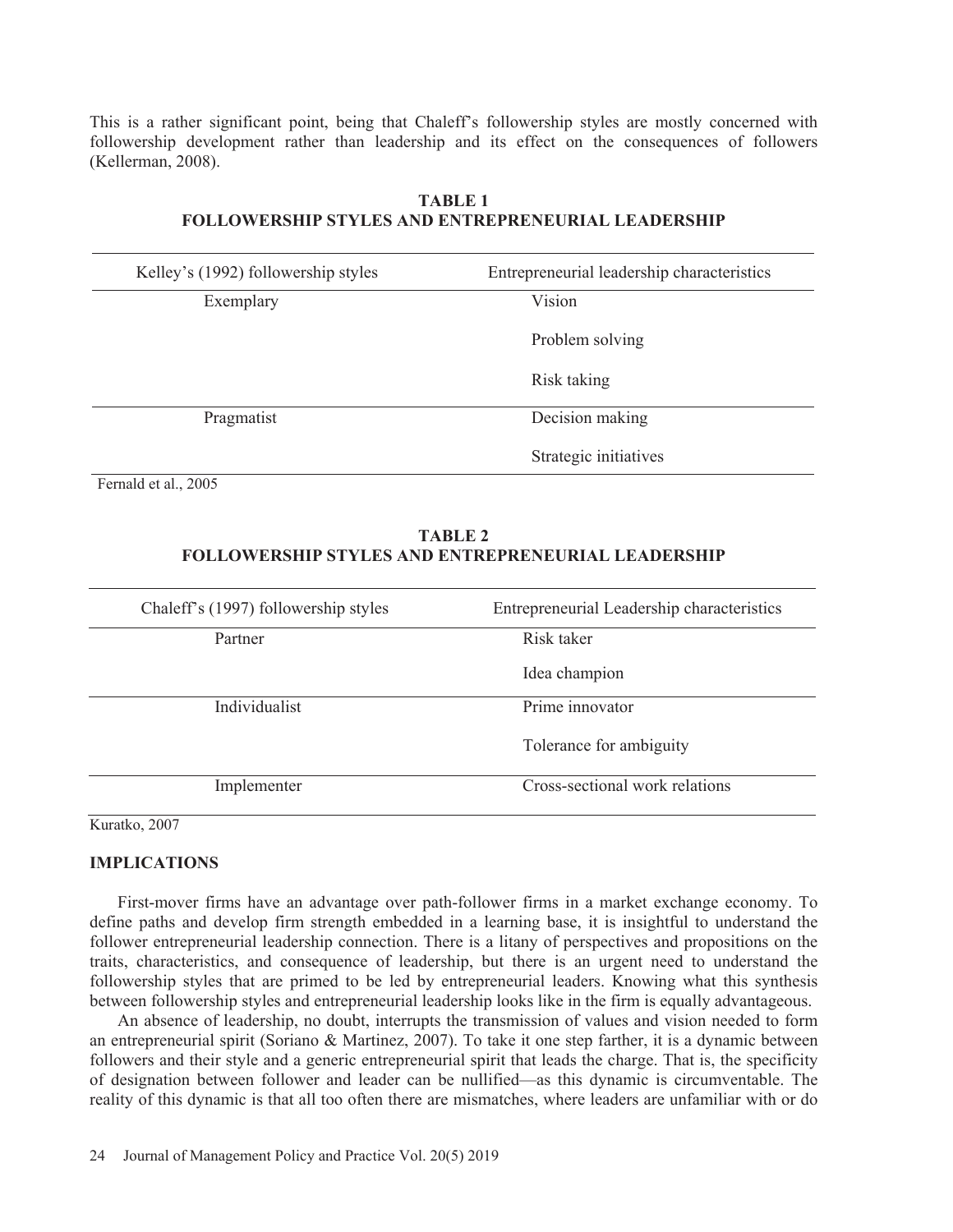not perceive the motivations or the style of followership of subordinates at any point in time. There are many extraneous variables that could perhaps incentivize an adapted followership style and those that can disincentivize the same.

With today's firms ever more searching for competitive positioning and exploring innovative techniques to bolster effectiveness, entrepreneurial leadership has to be a proponent of and advocate for those people who take pride in a supporting role—those "without the most glamorous work and without the fanfare" (Wren, 1995, p.196). Firms that can rely on effective followers benefit from the advantages profited from their self-assertiveness and commitment to the purpose of their work. While there are many reasons followers are vital to the performance of the firm, some of the most impactful reasons are they are continuous learners of skills and education that are useful to the firm and oftentimes hold higher performance standards than is required in their work environment (Wren, 1995).

Entrepreneurial leadership is not only an inherent characteristic that individuals possess at any point in time but a phenomenon that is cultivated by the climate of the firm and the external environment. That is, constrained strategists are likely to hamper an entrepreneurial environment, while unconstrained strategists are more likely to unhamper the entrepreneurial spirit, thus allowing for a connection between the follower style and entrepreneurial fit to take place. This implies that structure must consider the possibility for there to be a follower style fit and relations and motivations to merge in order to drive follower motivation to link with entrepreneurial leaders. Because there are is no such thing as entrepreneurial leadership styles, then it would be difficult to speak on a possible goal for entrepreneurial leadership per se. If entrepreneurial leadership were categorically placed into styles, it would then be feasible to place a goal orientation on a style; however, entrepreneurial leaders visualize and are motivated toward goals both intentionally and unintentionally. Due to the inherent inflexibility of models, the two followership models constrain the flesh-and-blood real-world situations where follower styles may change temporally or situationally, the same with leadership styles (Bjugstad et al., 2006; Uhl-Bien et al., 2014).

#### **CONCLUSION**

There is only a handful of literature on the area of followership; only few authors have been willing to explore this area. Therefore, this theoretical perspective established a few points worthy of mention. This paper built on the most salient models in the followership area developed by Kelley (1992) and Chaleff's (1997) and built upon them the perspective that indeed there might be followership styles that are linked with a unique type of leadership, specifically entrepreneurial leadership. This paper developed two models to show the specific followership style in connection with the specified entrepreneurial characteristics provided by Kuratko (2007) and Fernald et al. (2005). Clearly there is and can be what might be called the entrepreneurial follower. This entrepreneurial follower is closely related to an Austrian School view of innovation, action, and competitiveness. Finally, this paper introduced two integrative concepts into the leadership literature that will be advantageous for further exploration and empirical testing.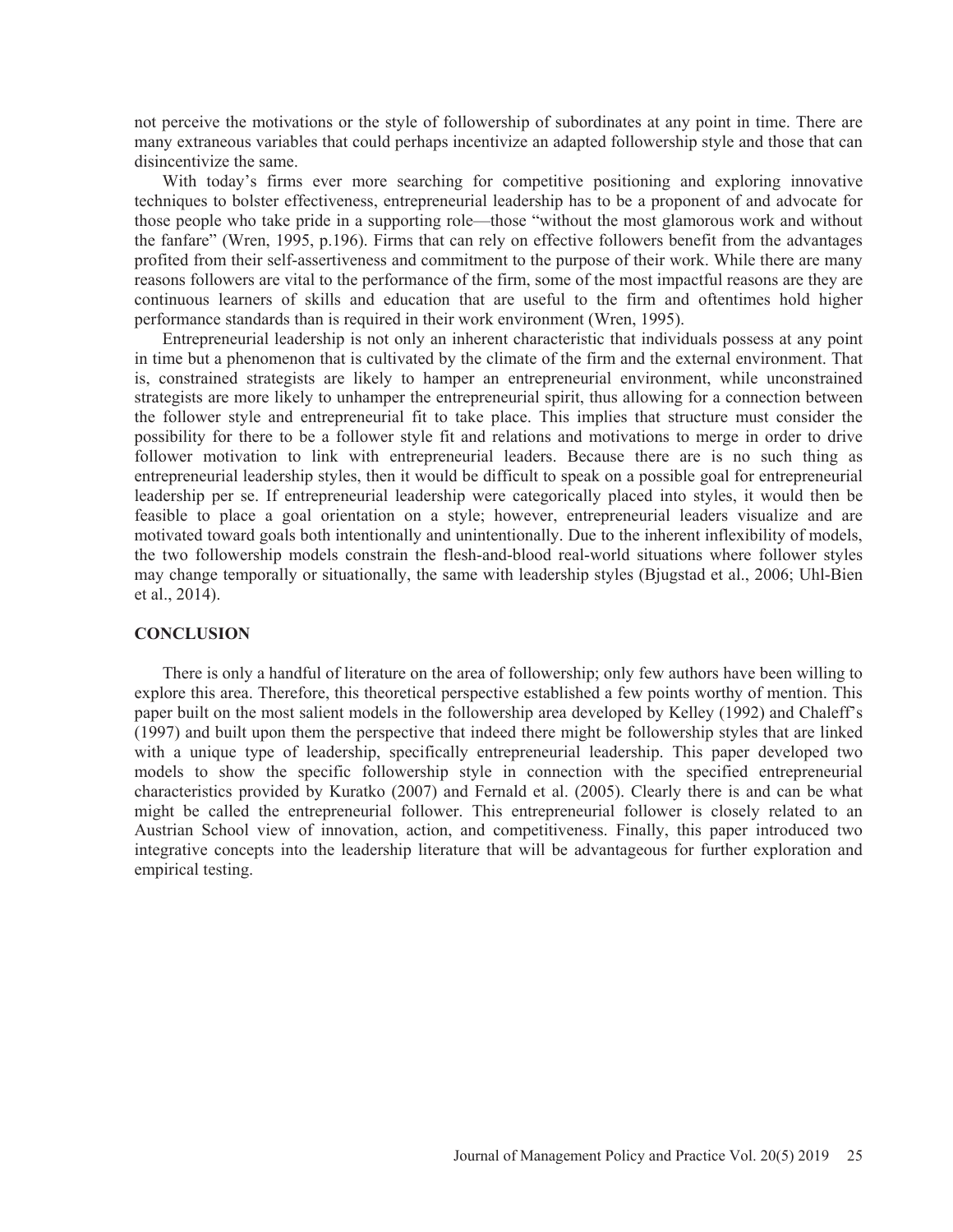### **REFERENCES**

- Agho, A. O. (2009). Perspectives of senior-level executives on effective followership and leadership. *Journal of Leadership & Organizational Studies*
- Antonakis, J., & Autio, E. (2007). *Entrepreneurship and leadership: The psychology of entrepreneurship*, pp. 189-208.
- Baker, S. D. (2007). Followership: The theoretical foundation of a contemporary construct. *Journal of Leadership & Organizational Studies*
- Bjugstad, K., Thach, E. C., Thompson, K. J., & Morris, A. (2006). A fresh look at followership: A model for matching followership and leadership styles. Journal of Behavioral and Applied *Management*
- Chaleff, I. (1997). The courageous follower: Standing up to and for our leaders. *NASSP Bulletin*, 81(586), 119-119.
- Chandler, A. D. Jr. (2009). *Inventing the electronic century: The epic story of the consumer electronics and computer industries.* Cambridge, MA: Harvard University Press.
- Chung, P., & Bowie, R. (2017). *DHL: From startup to global upstart*. Berlin, Germany: Walter de Gruyter GmbH.
- Crossman, B., & Crossman, J. (2011). Conceptualising followership—A review of the literature. *Leadership*
- Deal, T. E., & Kennedy, A. A. (1982). Corporate cultures. Reading, MA: Addison Wesley.
- Fernald, L. W., Solomon, G. T., & Tarabishy, A.  $(2005)$ . A new paradigm: Entrepreneurial leadership. *Southern Business Review*
- Foss, N. J., & Klein, P. G. (2008, January 29). *Entrepreneurship: From opportunity discovery to judgment* (SMG Working Paper No. 5). Retrieved from SSRN: https://ssrn.com/abstract=1098144 or http://dx.doi.org/10.2139/ssrn.1098144
- Gartner, W. B. (1988). "Who is an entrepreneur?" is the wrong question. *American Journal of Small Business*
- Graham, M. B., & Shuldiner, A. T. (2001). *Corning and the craft of innovation*. New York, NY: Oxford University Press.
- Greenberger, D. B., & Sexton, D. L. (1988). An interactive model of new venture initiation. Journal of *Small Business Management*
- Gupta, V., MacMillan, I. C., & Surie, G. (2004). Entrepreneurial leadership: Developing and measuring a cross-cultural construct. Journal of Business Venturing, 19(2), 241-260.
- Guth, W. D., & Ginsberg, A. (1990). Guest editors' introduction: Corporate entrepreneurship. *Strategic Management Journal*
- Hoskisson, R. E., Covin, J., Volberda, H. W., & Johnson, R. A. (2011). Revitalizing entrepreneurship: The search for new research opportunities. Journal of Management Studies, 48(6), 1141-1168.
- Kellerman, B. (2008). *Followership: How followers are creating change and changing leaders*. Boston, MA: Harvard Business School Press.
- Kelley, R. E. (1988, November). In praise of followers. Harvard Business Review. Retrieved from https://hbr.org/1988/11/in-praise-of-followers
- Kelley, R. E. (1992). *The power of followership: How to create leaders people want to follow, and followers who lead themselves*. New York, NY: Broadway Business.
- Kelley, R. E. (2008). Rethinking followership. In R. E. Riggio, I. Chaleff, & J. Lipman-Blumen (Eds.), *The art of followership: How great followers create great leaders and organizations* (pp. 5-16). San Francisco, CA: Jossey-Bass.
- Kirzner, I. M. (1973). Competition & Entrepreneurship. Chicago: University of Chicago Press.
- Kirzner, I. M. (1997). Entrepreneurial discovery and the competitive market process: An Austrian approach. Journal of Economic Literature, 35(1), 60-85.
- Knight, F. (1921). Risk, uncertainty and profit. New York, NY: Augustus Kelley.